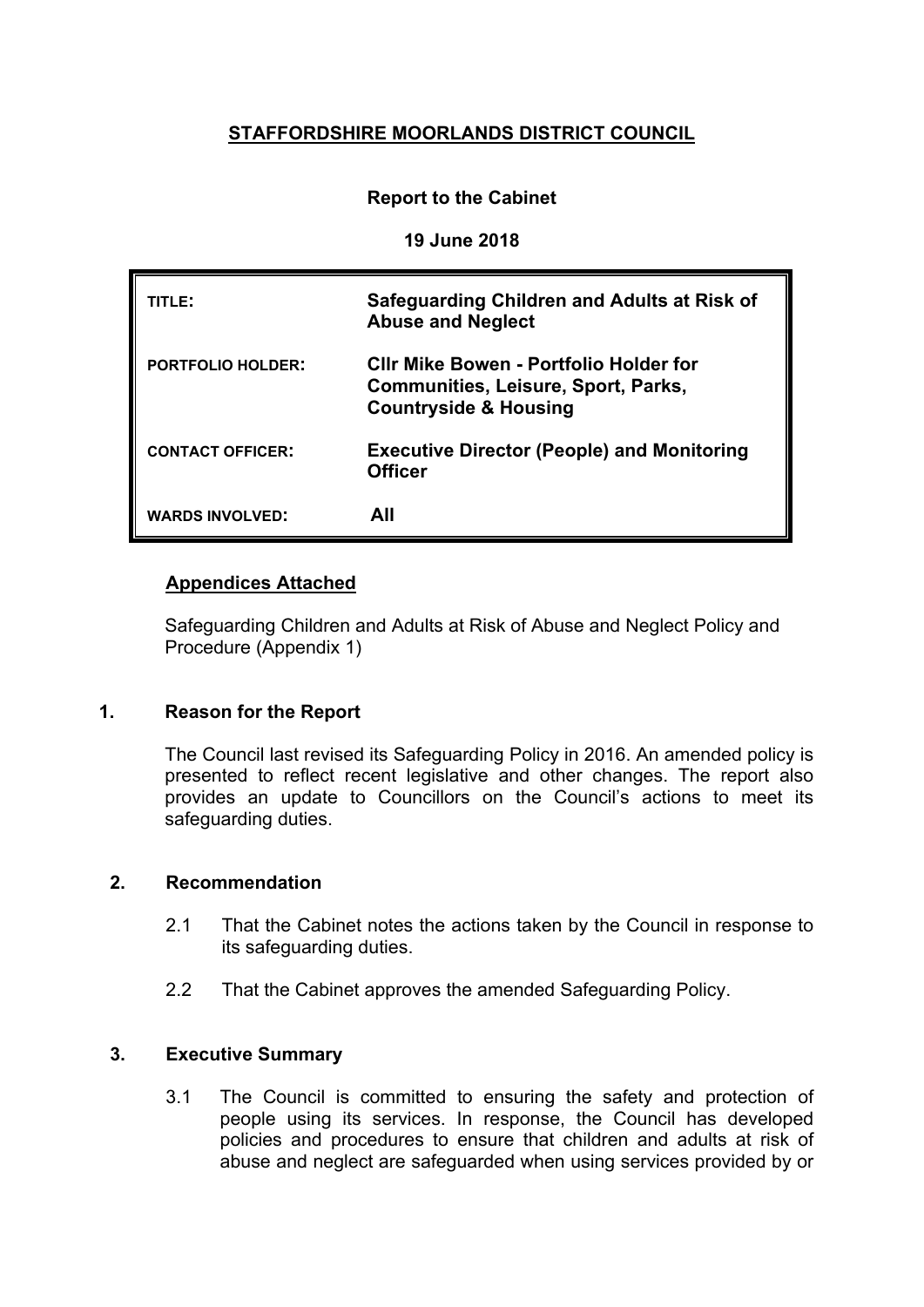on behalf of the Council in accordance with the relevant legislation and statutory guidance.

- 3.2 The Council approved a Child Protection Policy in 2006 and subsequently updated the policy to incorporate adults at risk of abuse and neglect in 2014. The introduction of the Care Act in May 2014 necessitated some changes and a revised policy was agreed by the Council in 2016. Further revisions have been made and a new policy is attached at Appendix 1 of the report.
- 3.3 The Council has established an officer group, chaired by the Executive Director (People) to co-ordinate the Council's response to safeguarding.
- 3.4 Recent actions include: updating the Council's safeguarding policy, providing safeguarding training for staff members; updating recruitment and training procedures, and reviewing staff safety arrangements. The Council has also supported the work of the Safer and Stronger Communities Strategy Group to safeguard the local community.

### **4. How this report links to Corporate Priorities**

4.1 The Council is committed to providing quality services.

#### **5. Options and Analysis**

5.1 None.

#### **6. Implications**

#### 6.1 Community Safety - (Crime and Disorder Act 1998)

The Council's policy assists the Council to ensure the safety of children and adults at risk of abuse and neglect.

#### 6.2 Workforce

The Council's policy requires all staff with direct or indirect access to children or adults at risk of abuse or neglect to be vetted, checked and provided with an appropriate level of training. There is a requirement that every member of staff has an awareness of the Council's policy.

#### 6.3 Equality and Diversity/Equality Impact Assessment

There are no specific implications.

6.4 Financial Considerations

The policy commits the Council to ensure appropriate training for staff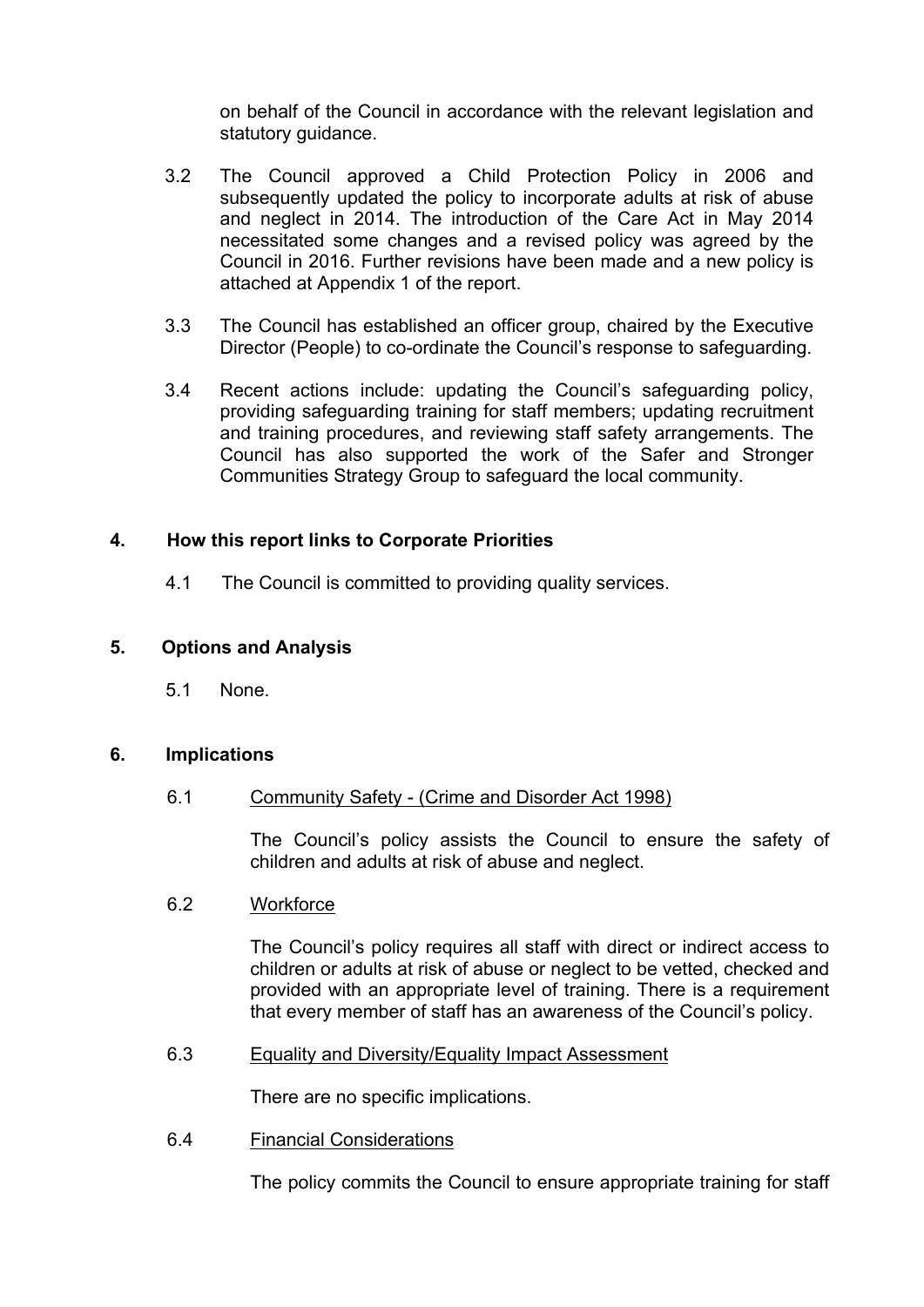and members.

6.5 Legal

The policy assists the Council to fulfil its statutory duties with respect to the protection of children and adults at risk of abuse and neglect.

6.6 Sustainability

No specific implications.

6.7 Internal and External Consultation

No specific implications.

6.8 Risk Assessment

Implementation of the policy will assist the Council to manage risks in relation to the impact of its services and activities on individual children and adults at risk of abuse and neglect.

#### **7. Background and Detail**

- 7.1 The Council approved a Child Protection Policy in 2006 and subsequently updated the policy to incorporate adults at risk of abuse and neglect in 2014. The introduction of the Care Act in May 2014 necessitated some changes and a revised policy was agreed by the Council in 2016.
- 7.2 The Council's officer group, chaired by the Executive Director (People), continues to meet on a quarterly basis to co-ordinate the Council's response to safeguarding.

*Activity since the last annual report*

- 7.3 An amended Safeguarding Policy has been produced for approval by Councillors (attached at Appendix 1) to reflect legislative changes, notably the introduction of the General Data Protection Regulation, and other minor procedural changes.
- 7.4 All staff members have received appropriate safeguarding training either on-line or face-to-face. Any further needs for specific safeguarding training will be identifed through the annual PEP process. New recruits will receive training as and when required. The Council's on-line Safeguarding Children's and Adults Course was updated in January 2018.
- 7.5 Staff safety arrangements have been reviewed to have one consistent approach across the Alliance. This safeguards both colleagues, who are now aware if a customer poses additional risk and also customers who have different needs that need to be met. The register is reviewed quarterly to ensure that it remains up-to-date.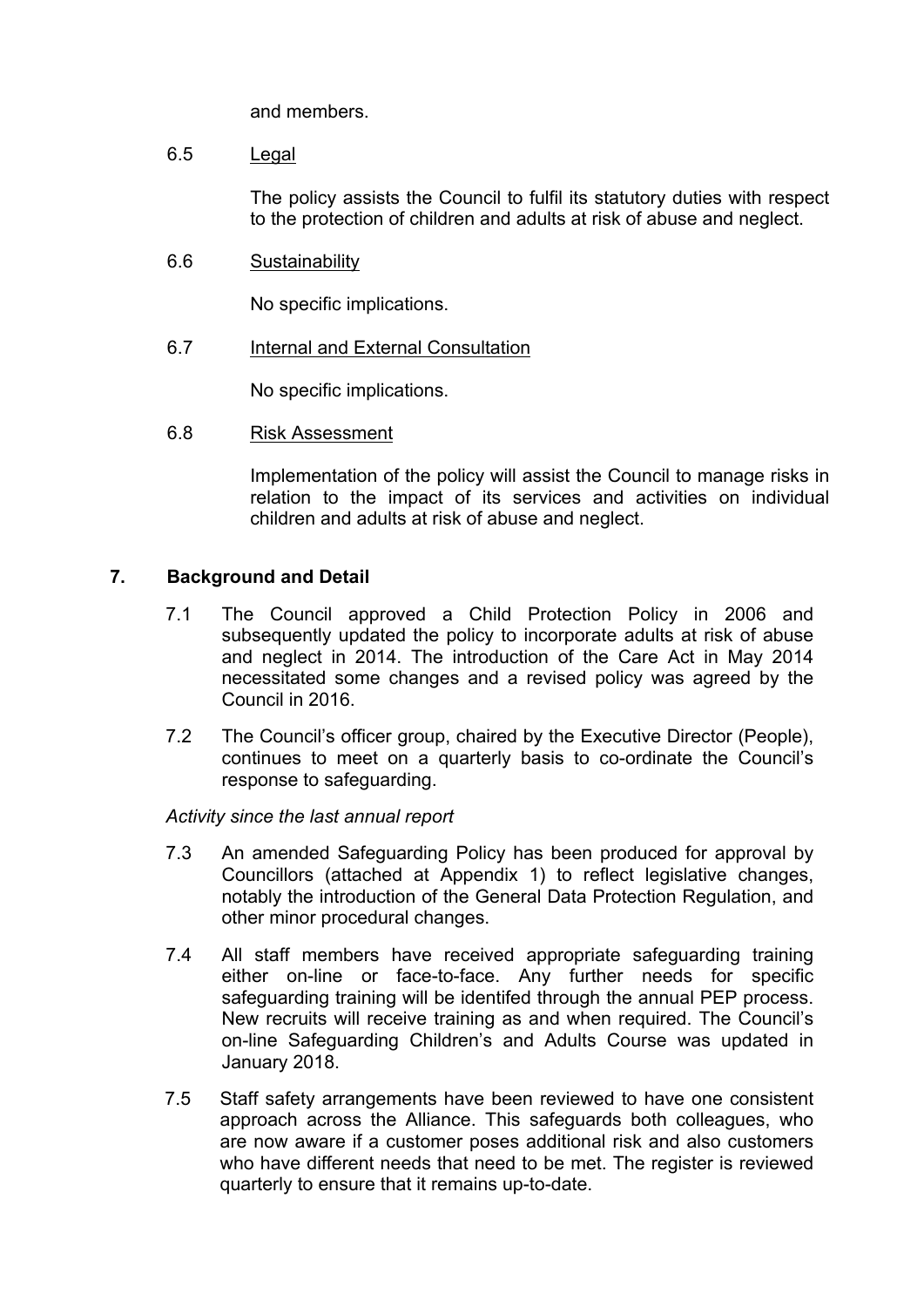- 7.6 An internal audit of the Council's safeguarding requirements was completed in January 2018, which concluded that the controls in place provide satisfactory assurance that risks are being adequately managed. The audit did not reveal any significant risks but highlighted two medium level risks:
	- Both HPBC and SMDC have a 'Recruitment and Selection Procedure' which had not been updated for some time, and therefore did not adequately reflect current procedures e.g. policy refers to Criminal Records Checks which are no longer relevant and have been superseded by the Disclosure & Barring Service (DBS).
	- A review of staff with access to the register of concerns highlighted that Northgate staff have full access (read, modify and delete access) to this information which is extremely personal and sensitive. A review of staff with access to the Disclosure and Barring Service (DBS) spreadsheet stored on the Council's network also highlighted staff who have full access who do not required it as part of their role.
- 7.7 A revised Recruitment and Selection procedure has been produced and will be considered by the Joint Consultative Committee in July 2018. Access for Northgate staff has been reduced and now only the on-site team have access to the folders for administrative purposes. Similarly, access to the DBS database has also now been restricted.
- 7.8 One of the priorities of the Safer and Stronger Communities Strategy Group has been support for vulnerable people. Work has included:
	- The partnership contracted ARCH to provide a domestic violence worker to carry out joint welfare and safeguarding visits with police officers following reports or Incidents of domestic violence to:
		- Reduce repeat incidents of domestic violence by increasing the safety of victims and their children through improving access to available support and advice.
		- Increase confidence in the Police through a multi-agency approach that encourages victims to report incidents of domestic violence and holds perpetrators to account.
		- Improve the experience of the criminal justice system for vulnerable victims of domestic violence and their children through the presence of a specialist worker at welfare visits.
		- A work club that aims to prevent re-offending by offering support to ex-offenders to gain Employment. Places are also offered to members of the Building Resilient Families and Communities cohort with the aim of reducing Offending and involvement in anti‐social behaviour, which helps to safeguard the wider community.